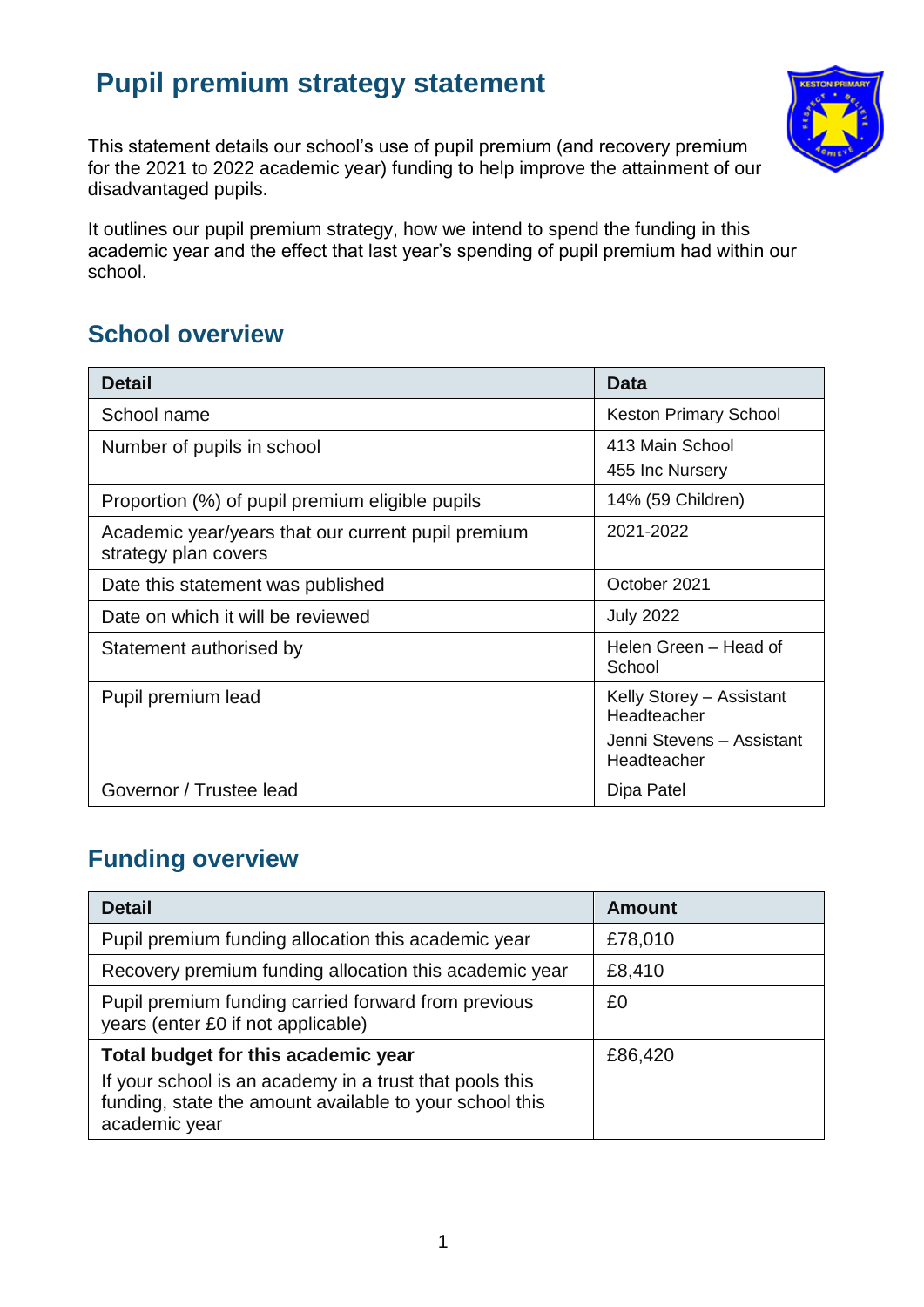# **Part A: Pupil premium strategy plan**

## **Statement of intent**

At Keston, we have high aspirations and ambitions for our children and we believe that no child should be left behind. We strongly believe that it is not about where you come from but your passion and thirst for knowledge, and your dedication and commitment to learning that make the difference between success and failure, and we are determined to ensure that our children are given every chance to realise their full potential.

We aim:

- To motivate, to inspire and to expect all children to achieve more than they have achieved before
- To ensure staff believe that there are "no limits" to what our children can achieve and that "no excuses" are made for underperformance
- To provide a safe, secure and stimulating environment in which all children can succeed and be respected for whom they are
- To encourage care, consideration and respect for all members of the school community
- To encourage children to take responsibility for their own learning and their own wellbeing
- To value all members of the school community as individuals
- To help children acquire knowledge and skills relevant to life in a fast changing world to leave our school better prepared for life in secondary school and adulthood.
- To develop a co-operative working partnership between all staff, parents and governors to benefit all of our children

This pupil premium strategy plan will allow us to give our children the best chance to achieve their best through the use of targeted support, interventions and programmes*.*

# **Challenges**

This details the key challenges to achievement that we have identified among our disadvantaged pupils.

| <b>Challenge</b><br>number | Detail of challenge                                                                                                                                           |
|----------------------------|---------------------------------------------------------------------------------------------------------------------------------------------------------------|
|                            | Academic barriers to future attainment:                                                                                                                       |
|                            | Due to lower standards on entry to school, disadvantaged pupils need to make<br>accelerated progress in order to narrow the attainment gaps.                  |
| 2                          | As a result of the challenges of accelerating progress, many disadvantaged<br>pupils attain lower than non-disadvantaged pupils.                              |
| 3                          | Disadvantaged children have less developed learning behaviours, for<br>example; lack of resilience, confidence and independence                               |
| 4                          | Disadvantaged pupils typically start in EYFS with levels of development below<br>age-related expectations, particularly in language and communication. Due to |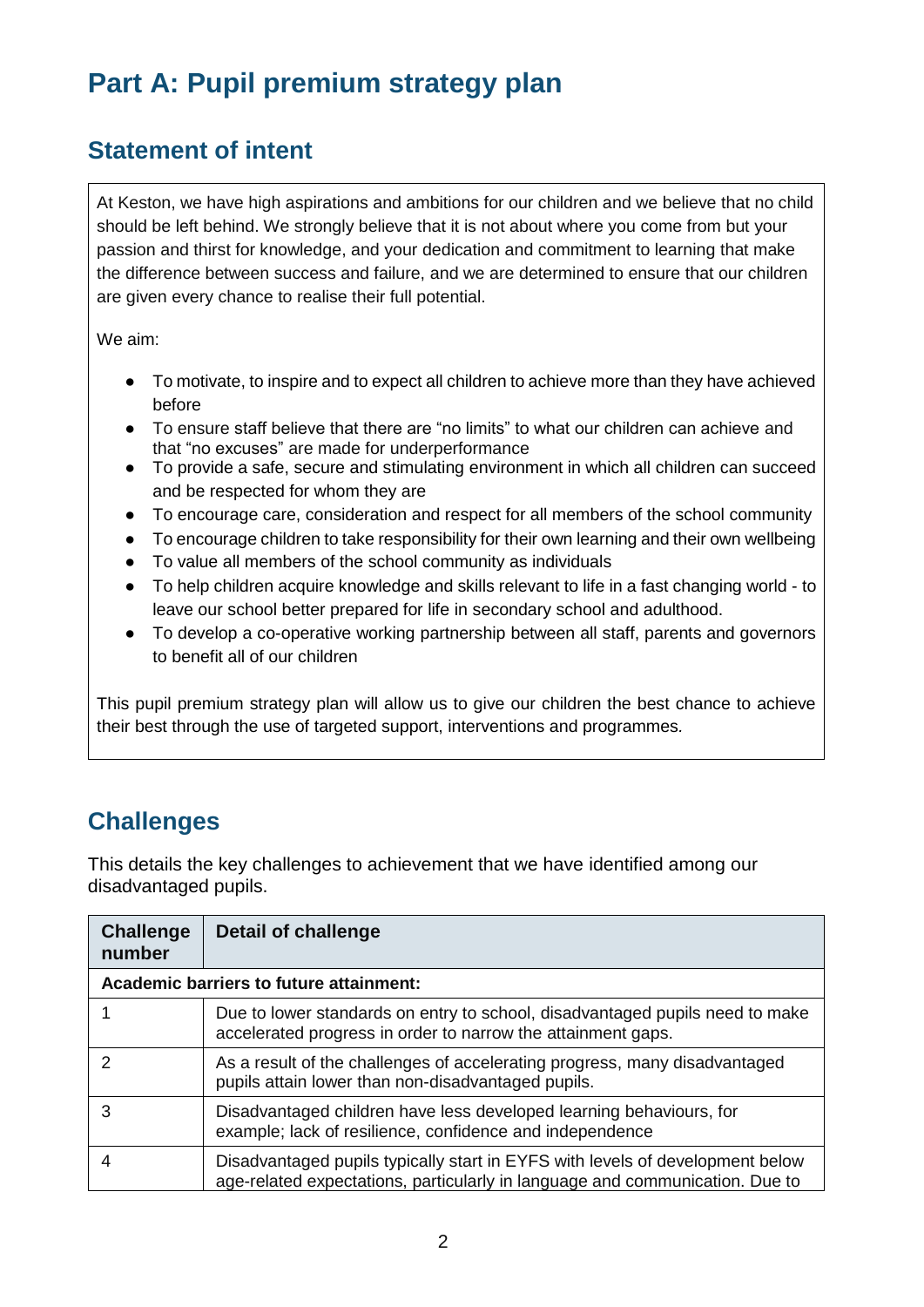|                                                | the pandemic, a significant proportion of children have missed out on early<br>learning and play experiences.                                                                                                    |  |
|------------------------------------------------|------------------------------------------------------------------------------------------------------------------------------------------------------------------------------------------------------------------|--|
| 5                                              | Delays in disadvantaged children's speech and language skills upon starting in<br>the EYFS continues to impact on their ability to engage and attain in the wider<br>curriculum as they move through the school. |  |
| 6                                              | Disadvantaged pupils have been identified as requiring additional social and<br>emotional support in order to access learning at the same level as their peers.                                                  |  |
| <b>External barriers to future attainment:</b> |                                                                                                                                                                                                                  |  |
|                                                | Support at home for some disadvantaged children is often limited, affecting the<br>engagement of the family in home learning activities                                                                          |  |
| 8                                              | Difficulties accessing a wider range of social activities such as clubs, trips and<br>family events which support their personal, social and emotional development<br>and their cultural capital.                |  |
| 9                                              | Attendance and punctuality of disadvantaged pupils is consistently lower than<br>non-disadvantaged children                                                                                                      |  |

## **Intended outcomes**

This explains the outcomes we are aiming for **by the end of our current strategy plan**, and how we will measure whether they have been achieved.

| <b>Intended outcome</b>                                                                                                        | <b>Success criteria</b>                                                                                                                                                                                                                                                                                                                       |
|--------------------------------------------------------------------------------------------------------------------------------|-----------------------------------------------------------------------------------------------------------------------------------------------------------------------------------------------------------------------------------------------------------------------------------------------------------------------------------------------|
| Disadvantaged pupils make accelerated<br>progress in order to narrow the attainment<br>gaps.                                   | Internal data reflects an increased<br>percentage of disadvantaged pupils<br>making more than expected progress<br>across all year groups<br>High number of disadvantaged pupils<br>to make accelerated progress<br>End of phase data reflects a<br>$\bullet$<br>narrowing gap between<br>disadvantaged pupils and non<br>disadvantaged peers |
| To increase the percentage of disadvantaged<br>pupils achieving the higher standard in<br>reading, writing and maths.          | Increased percentage of<br>$\bullet$<br>disadvantaged children reaching<br>GDS across key stage 1 and key<br>stage 2                                                                                                                                                                                                                          |
| Provision of additional resources to be used<br>at home to support and enrich disadvantaged<br>children's learning             | Disadvantaged children will have<br>$\bullet$<br>home access to practical resources<br>to support learning<br>Disadvantaged children will<br>participate in positive learning<br>experiences                                                                                                                                                  |
| To improve the attendance and punctuality of<br>disadvantaged pupils                                                           | Attendance of disadvantaged pupil<br>group has increased to above 96%                                                                                                                                                                                                                                                                         |
| To ensure that pupils whose baseline at<br>EYFS is low, are well supported.                                                    | Progress on EYFS pupils is<br>$\bullet$<br>accelerated and gap with non<br>disadvantaged peers is closing                                                                                                                                                                                                                                     |
| To enable disadvantaged pupils to access<br>additional communication and language<br>support closing the gap with their peers. | Progress on EYFS pupils is<br>$\bullet$<br>accelerated and gap with non<br>disadvantaged peers is closing                                                                                                                                                                                                                                     |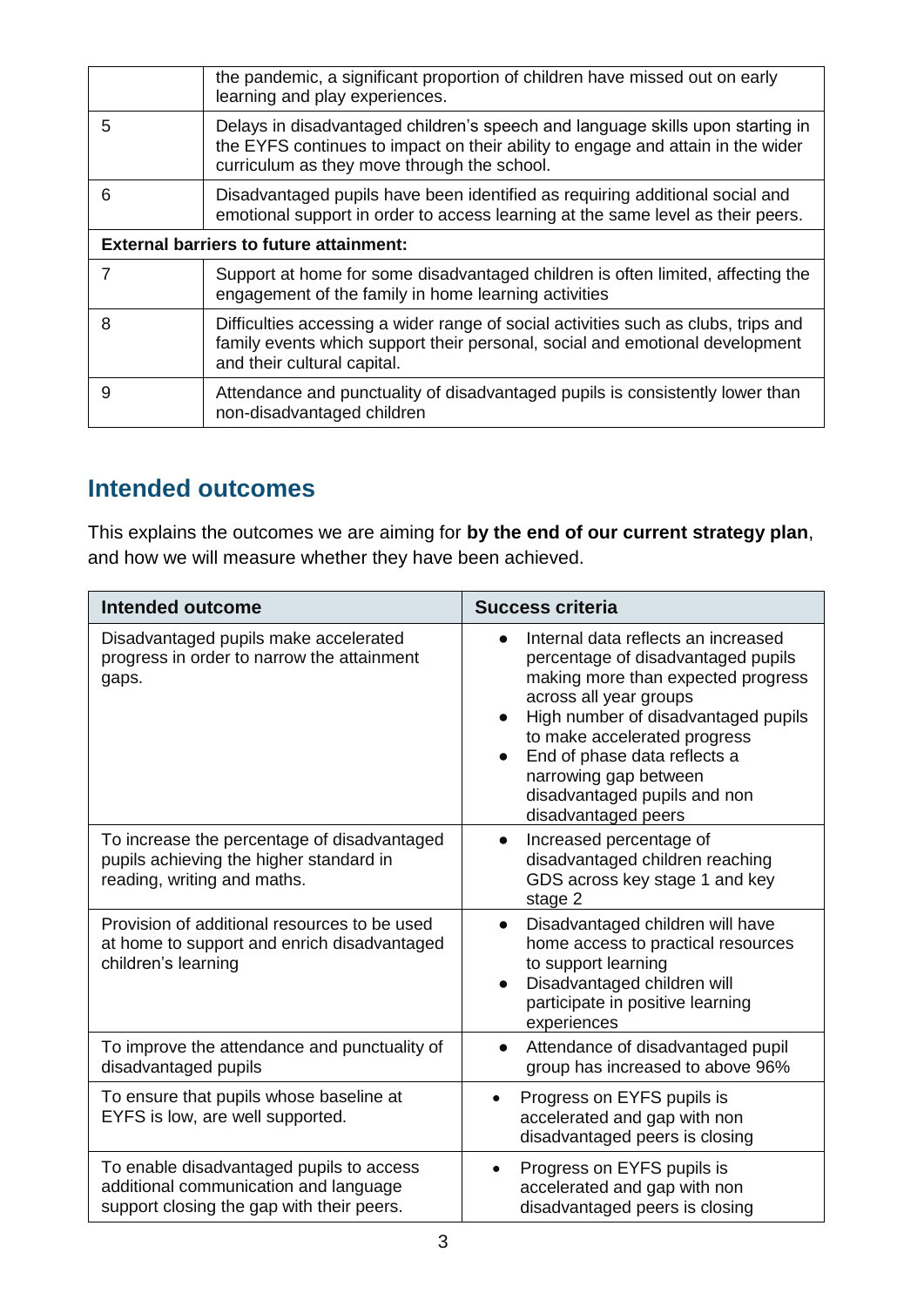| Disadvantaged children have greater access       | Academic outcomes between            |
|--------------------------------------------------|--------------------------------------|
| to all learning opportunities and are not held   | disadvantaged children and their non |
| back by social and emotional concerns.           | disadvantaged peers narrows          |
| Disadvantaged pupils have equitable access       | • Percentage of disadvantaged pupils |
| to curricular and extracurricular activities and | attending clubs and additional       |
| take part in visits/activities that will extend  | activities is in line with non       |
| their life experiences and learning.             | disadvantaged children               |

## **Activity in this academic year**

This details how we intend to spend our pupil premium (and recovery premium funding) **this academic year** to address the challenges listed above.

### **Teaching (for example, CPD, recruitment and retention)**

Budgeted cost: £*15,500 (to include training programmes and release time)*

| <b>Activity</b>                                                                                                                                                       | Evidence that supports this approach                                                                                                                                                                                                                                        | <b>Challenge</b><br>number(s)<br>addressed |
|-----------------------------------------------------------------------------------------------------------------------------------------------------------------------|-----------------------------------------------------------------------------------------------------------------------------------------------------------------------------------------------------------------------------------------------------------------------------|--------------------------------------------|
| Teachers and support<br>staff have access to a<br>high quality CPD<br>programme. For<br>example:<br>Power of Reading<br>$\bullet$<br><b>Quality First</b><br>Teaching | EEF - quality first teaching<br>https://thirdspacelearning.com/blog/quality-first-<br>teaching/<br>https://educationendowmentfoundation.org.uk/su<br>pport-for-schools/school-improvement-<br>planning/1-high-quality-teaching                                              | 12345                                      |
| Reading: embed the use<br>of reading fluency<br>strategies                                                                                                            | Herts for Learning:<br>https://www.hertsforlearning.co.uk/teaching-and-<br>learning/research-projects/english-research-<br>projects/ks2-reading-fluency-project                                                                                                             | 123                                        |
| Writing: Develop teacher<br>pedagogy focused in<br>raising attainment in<br>writing                                                                                   | EEF T& L toolkit, teacher subject knowledge<br>https://educationendowmentfoundation.org.uk/ed<br>ucation-evidence/guidance-reports/literacy-ks-1                                                                                                                            | 12345                                      |
| Phonics:<br>Phonics leader to<br>evaluate<br>effectiveness of phonics<br>resourcing and teaching<br>provide additional<br>material /actions where<br>required         | The Rose Report.<br>DFE reading framework.<br><b>Phonics toolkit EEF</b><br>DfE accredited phonics<br>programmes.<br>Phonics strategies,<br><b>EEF T&amp;L toolkit</b><br>https://educationendowmentfoundation.org.uk/ed<br>ucation-evidence/guidance-reports/literacy-ks-1 | 12345                                      |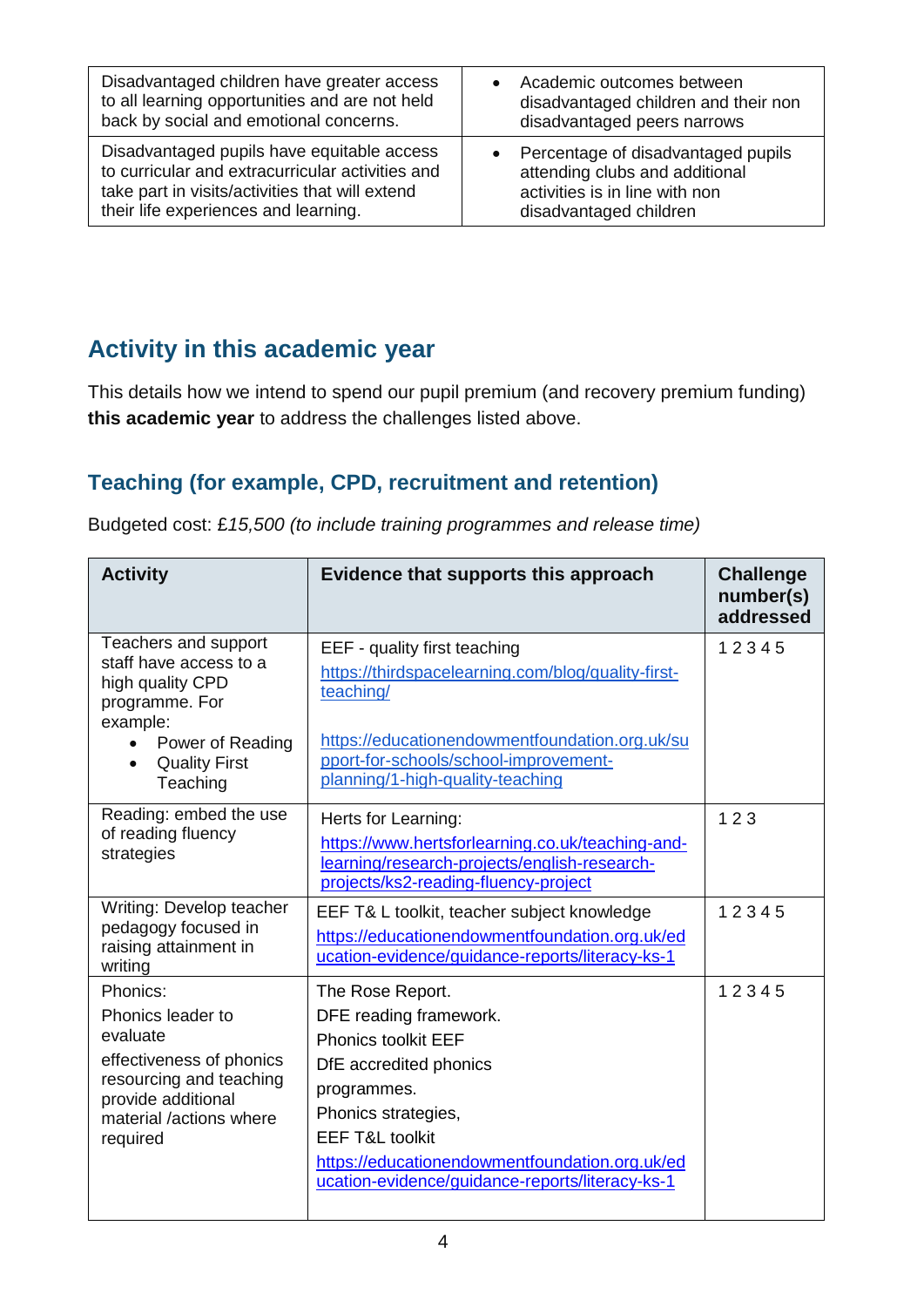| Maths:<br><b>Mastering Number</b><br>NCETM - EYFS and<br>KS <sub>1</sub>                                                | https://www.ncetm.org.uk/teaching-for-mastery/                                                                       | 12345 |
|-------------------------------------------------------------------------------------------------------------------------|----------------------------------------------------------------------------------------------------------------------|-------|
| Maths:<br><b>Targeted Maths groups</b><br>in Year 6.                                                                    | https://educationendowmentfoundation.org.uk/ed<br>ucation-evidence/teaching-learning-<br>toolkit/reducing-class-size | 123   |
| Academic progress of<br>disadvantaged children is<br>closely tracked to ensure<br>progress in line with<br>expectations | https://www.pixl.org.uk/primary                                                                                      | 12345 |

### **Targeted academic support (for example, tutoring, one-to-one support structured interventions)**

Budgeted cost: £*55,000 (to include additional teacher and TA support with on costs)* 

| <b>Activity</b>                                                                                                                                   | Evidence that supports this approach                                                                                                                              | <b>Challenge</b><br>number(s)<br>addressed |
|---------------------------------------------------------------------------------------------------------------------------------------------------|-------------------------------------------------------------------------------------------------------------------------------------------------------------------|--------------------------------------------|
| TA and Teacher delivered<br>targeted support interven-<br>tions for English and Maths<br>includes specific targets<br>and are tracked for impact. | https://educationendowmentfoundation.org.uk/<br>education-evidence/teaching-learning-<br>toolkit/small-group-tuition<br>Targeted interventions ensure pupils make | 123                                        |
| (Inc. PiXL, Beanstalk, Toe<br>by Toe etc)                                                                                                         | accelerated progress and an increased<br>proportion of pupils are working at AR and<br>above<br>https://www.pixl.org.uk/                                          |                                            |
| Elkan, NELI, Oracy Project<br>and Love to Communicate<br>sessions across EYFS and<br>KS <sub>1</sub>                                              | https://educationendowmentfoundation.org.uk/<br>education-evidence/teaching-learning-<br>toolkit/oral-language-interventions                                      | 45                                         |
| Additional in class support<br>from TAs and Teachers                                                                                              | Targeted interventions ensure pupils make<br>accelerated progress and an increased<br>proportion of pupils are working at AR and<br>above                         | 12345                                      |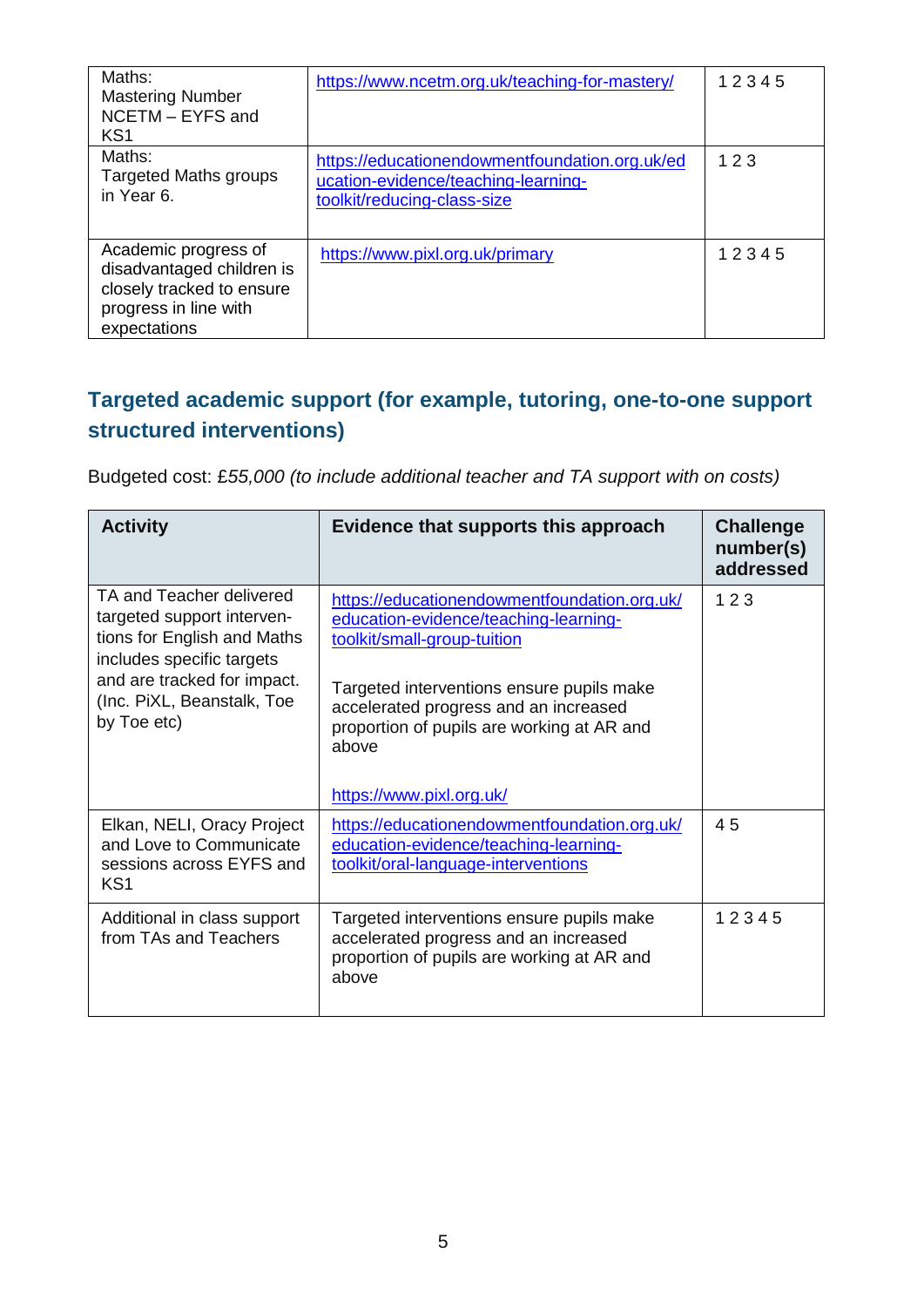#### **Wider strategies (for example, related to attendance, behaviour, wellbeing)**

Budgeted cost: *£12,500 (to include additional EWO/leadership attendance and welfare support)*

| <b>Activity</b>                                                                                                                                       | Evidence that supports this approach                                                                                                                                                                                                                         | <b>Challenge</b><br>number(s)<br>addressed |
|-------------------------------------------------------------------------------------------------------------------------------------------------------|--------------------------------------------------------------------------------------------------------------------------------------------------------------------------------------------------------------------------------------------------------------|--------------------------------------------|
| <b>EWO Pastoral</b><br>support to families<br>to ensure high<br>levels of<br>attendance and<br>punctuality                                            | https://www.gov.uk/government/publications/improving-<br>attendance-at-school                                                                                                                                                                                | 9                                          |
| Provision of<br>subsidised school<br>uniform                                                                                                          | Children are given school uniform as required                                                                                                                                                                                                                | 68                                         |
| Access to<br><b>Breakfast Club and</b><br><b>After School Club</b><br>places                                                                          | https://www.gov.uk/government/publications/improving-<br>attendance-at-school                                                                                                                                                                                | 9                                          |
| Learning and<br>revision packs<br>provided to all PP<br>children across the<br>school                                                                 | Children are able to engage appropriately with home<br>learning activities, supporting good progress and<br>attainment                                                                                                                                       | $\overline{7}$                             |
| Children have<br>access to a range<br>of high-quality<br>school trips and<br>extra-curricular<br>activities and clubs                                 | - Whole school focus<br>- Children's cultural capital develops<br><b>EEF</b><br>https://www.teachwire.net/news/the-benefits-of-<br>inclusive-school-trips                                                                                                    | 8                                          |
| <b>Family Support</b><br>Worker (provided<br>and paid for by<br>Reedham Trust) -<br>focus on Transition<br>to Secondary<br>school for Years 5<br>& 6. | Support is identified and actioned to support pupils and<br>their families access the correct services and provision<br>Supporting children's emotional and social<br>development ensures children's smooth and successful<br>transition to secondary school | 6<br>$\overline{7}$<br>9                   |
| ESLA, Bucket<br>Time, Lego<br>Therapy support<br>for identified pupils                                                                                | Pupils develop age-appropriate social and emotional<br>skills<br>https://www.elsanetwork.org/                                                                                                                                                                | 6                                          |

#### **Total budgeted cost: £86,420**

£83,000 plus additional £3,420 contingency for targeted teacher/TA support where specific need is identified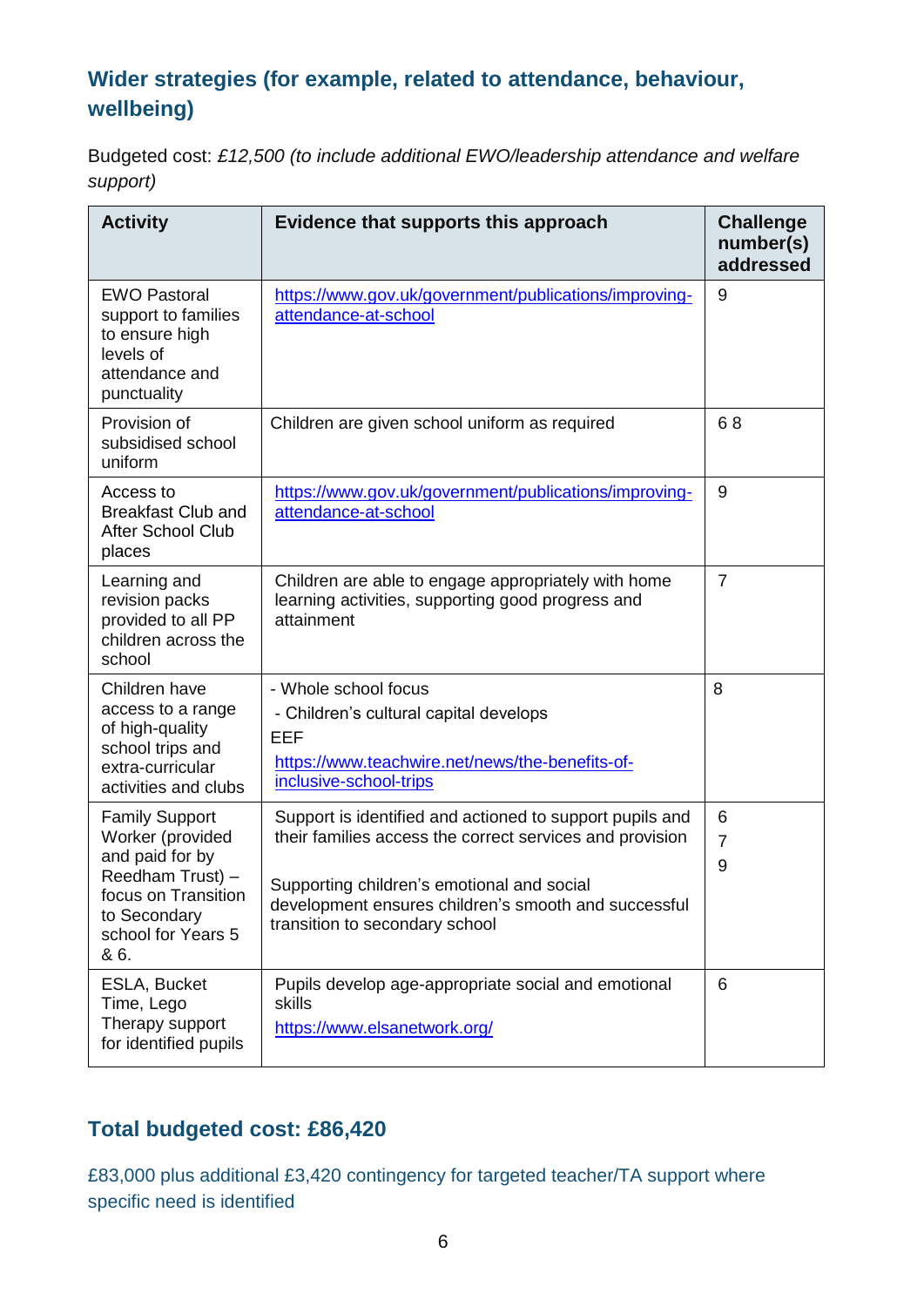# **Part B: Review of outcomes in the previous academic year**

# **Pupil premium strategy outcomes**

This details the impact that our pupil premium activity had on pupils in the 2020 to 2021 academic year.

**To enable disadvantaged pupils to access additional communication and language support closing the gap with their peers** 

• Elkan, NELI, Oracy Project and Love to Communicate were delivered across EYFS and KS1. Due to COVID-19, performance measures have not been published for 2020 to 2021.

**Standard of attainment for disadvantaged children is in line with their peers**

• Due to COVID-19, performance measures have not been published for 2020 to 2021: Internal data reflects comparatively higher progress scores for disadvantaged from KS1 to KS2

**Disadvantaged children have access to additional support to improve attendance and punctuality**

• EWO in place half day a fortnight. Attendance for PP children was above National at 95.2% compared 94.4% (2019/2020).

#### **Children have access to similar level of additional activities**

• Due to COVID-19, no additional activities (Trips/Clubs/Swimming etc) were provided by school however some costs wee still incurred.

#### **Children have access to materials which supports home learning**

- During the school closures in Spring 2021, the school remained open for all EHCP children, children of Key Workers and many disadvantaged children who were invited to remain in school.
- For those that remained at home, consideration was taken to ensure that disadvantaged pupils were being adequately supported with home learning during this time and a number of children were offered school places in response.
- Disadvantaged families not in school were contacted weekly via telephone, and specific PP online learning lessons were delivered weekly. 11 of 19 laptops, secured through the DfE, were lent to pupil premium families to support home learning.
- All children were provided with stationery packs prior to lockdown.

#### **Externally provided programmes**

*Please include the names of any non-DfE programmes that you purchased in the previous academic year. This will help the Department for Education identify which ones are popular in England*

| Programme                   | <b>Provider</b>     |
|-----------------------------|---------------------|
| <b>Bug Club Phonics</b>     | Pearson             |
| <b>Timetables Rockstars</b> | <b>Maths Circle</b> |
| <b>TALC</b>                 | <b>ELKLAN</b>       |